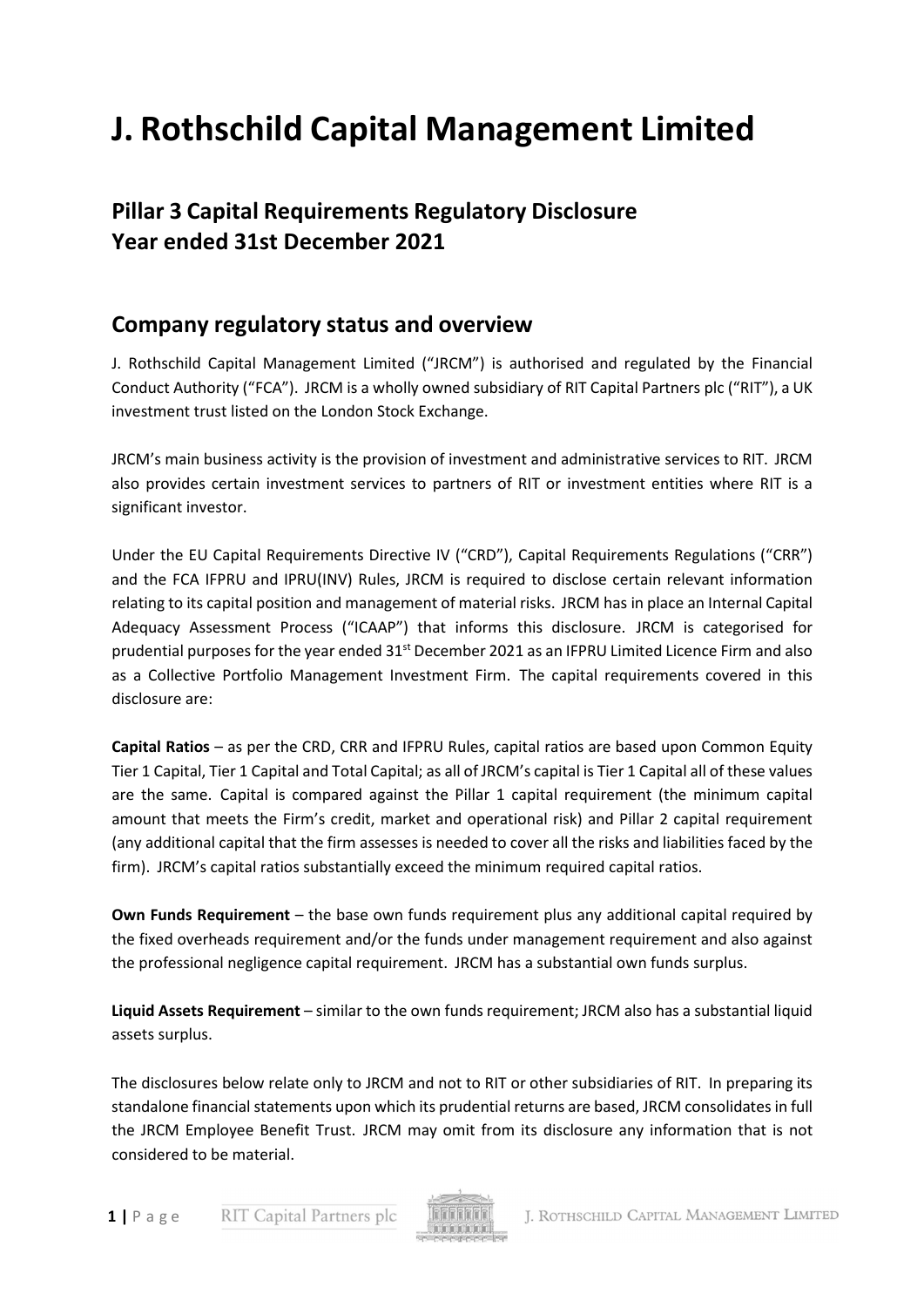## **Risk assessment and management**

## *Governance*

The Board of RIT has delegated responsibility for the day‐to‐day risk management of the activities of JRCM, RIT and RIT's subsidiaries to the executive management of JRCM, with oversight from the various RIT Board Committees, in particular the Audit & Risk Committee. The Executive Committee of JRCM and the Audit & Risk Committee of RIT believe the systems and controls in place to be adequate and proportionate to the nature of JRCM's business and risk.

The Audit & Risk Committee of RIT has four scheduled meetings per year and also convenes on an ad hoc basis if required. The JRCM Executive Committee meets weekly, or as required, and is made up of JRCM Directors who are selected for their relevant experience and expertise.

The JRCM Investment Committee meets regularly to review overall investment performance, portfolio exposure and significant new investments.

In addition, the JRCM Investment Risk Committee and the JRCM Operational Risk Committee meet on a regular basis. These risk committees are chaired by the Chief Risk Officer of JRCM (a member of the JRCM Executive Committee) and also report into the Audit & Risk Committee of RIT.

Principally, JRCM organises its affairs to ensure the continuity of future services to RIT. In providing investment services to RIT, JRCM takes into consideration RIT's appetite for investment risk. RIT's corporate objective is to deliver long-term capital growth, while preserving shareholders' capital; to invest without the constraints of a formal benchmark, but to deliver for shareholders increases in capital value in excess of the relevant indices over time. RIT's long-term approach and commitment to capital preservation contributes to the security of JRCM's long-term financial arrangements.

#### *Risk*

The principal risks of JRCM are those relating to the ongoing services provided to RIT, its parent undertaking. These incorporate both financial and operational risks. Areas of specific risk considered under Pillars 1 and 2 and their applicability to JRCM are:

**Credit risk:** JRCM has a limited appetite for credit risk, to the extent that it has balance sheet assets such as holdings in its bank and in its exposure to RIT. Credit risk is not a material risk to JRCM.

**Market risk:** JRCM does not have an appetite for market risk. JRCM is exposed to market risk only where it holds RIT shares via an Employee Benefit Trust in order to hedge existing share-based payment awards. As these shares offset these liabilities, the Company's own exposure to investment risk is low. Market risk is therefore not material to JRCM.

**Operational risk:** JRCM has a low appetite for, and attempts to minimise, operational risk by having robust systems and controls in place. Robust controls exist around investment decision making, the placing of trades and ongoing monitoring of RIT's portfolio. For the purposes of the Pillar 3 disclosure,

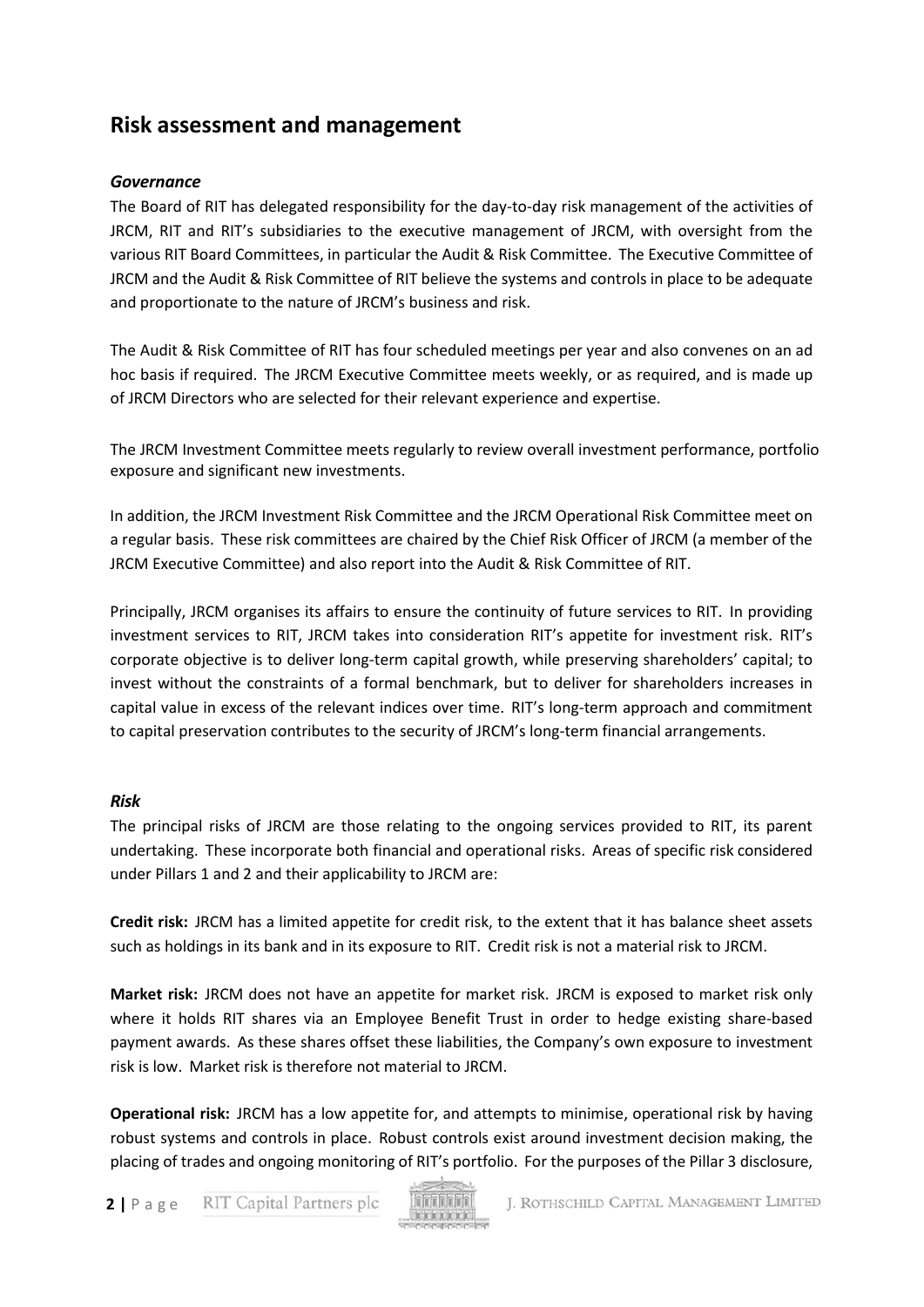JRCM is an IFPRU Limited Licence Firm and so in accordance with the FCA rules does not have an operational risk capital requirement.

**Liquidity risk:** JRCM has a low appetite for liquidity risk and holds on its own account cash balances that are sufficient to meet the need for short and medium‐term working capital. In addition, JRCM also has significant liquid assets that are readily realisable. Liquidity risk is not a material risk to JRCM.

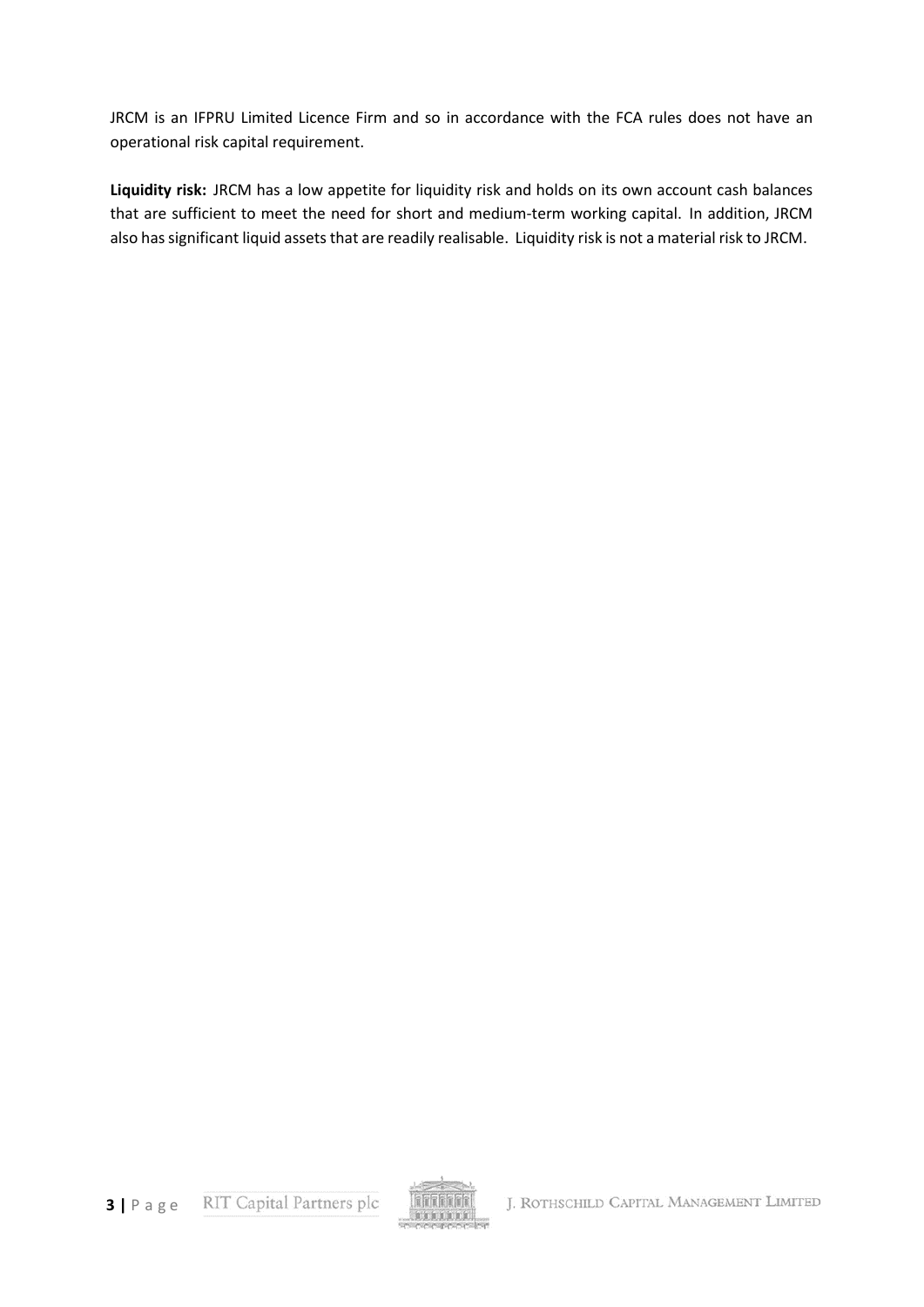## **Capital resources**

#### *Capital Ratios*

As at 31<sup>st</sup> December 2021 JRCM held £76,979,022 Tier 1 capital. All capital held by JRCM is Tier 1, i.e. JRCM does not hold Tier 2 or Tier 3 capital. The Tier 1 capital is made up of permanent share capital and retained earnings (required to be audited by an independent source, and so as at  $31<sup>st</sup>$  December 2021 the retained earnings from the audited 2020 accounts are used). JRCM holds no hybrid capital or capital instruments which provide an incentive to redeem.

|     | <b>Capital Ratio</b>               | <b>Ratio Expressed as</b><br>Percentage | <b>Required Ratio</b> |
|-----|------------------------------------|-----------------------------------------|-----------------------|
| (1) | Common Equity Tier 1 Capital Ratio | 58.296%                                 | 4.5%                  |
| (2) | Tier 1 Capital Ratio               | 58.296%                                 | 6%                    |
| (3) | <b>Total Capital Ratio</b>         | 58.296%                                 | 8%                    |

## *Own Funds and Liquid Assets Requirements*

As at  $31^{st}$  December 2021 JRCM held £76,979,022 in Own Funds and £136,989,974 in Liquid Assets (where relevant using figures based on the retained earnings from the audited 2020 accounts). The Own Funds and Liquid Assets requirements are calculated as £4,334,989, calculated from the base requirement, the fixed overhead requirement, and the professional negligence capital requirement. The fixed overhead requirement of JRCM for the year ending  $31<sup>st</sup>$  December 2021 is calculated as £3,854,908, which is one quarter of JRCM's relevant fixed expenditure for the preceding year. This is significantly higher than:

- JRCM's base requirement,  $£125,000$  (calculated as at  $31<sup>st</sup>$  December 2021 as £105,102);
- the funds under management requirement (0.02% of FUM in excess of €250m);
- a sum for additional risks that JRCM may face, for example counterparty, credit, market and operational risk), which would be negligible; or
- the sum of all of the above.

JRCM's Own Funds and Liquid Assets materially exceed its capital requirements in respect of both the EU/FCA rules and JRCM's own risk assessment. Based on JRCM's capital resources, JRCM has adequate resources to support its current and future activities. In conclusion, JRCM is sufficiently capitalised.

#### **Remuneration policy and disclosure**

As at  $31<sup>st</sup>$  December 2021, JRCM has in place a remuneration policy in accordance with the FCA remuneration code rules (for AIFMs and IFPRU firms). Under these rules JRCM is considered to be a "Tier 3" firm. JRCM's remuneration and associated policy is the responsibility of the JRCM Executive Committee and is overseen by the RIT Remuneration Committee. Under the FCA rules, JRCM publishes a separate remuneration disclosure, which can be found on the RIT website at [www.ritcap.com.](http://www.ritcap.com/)